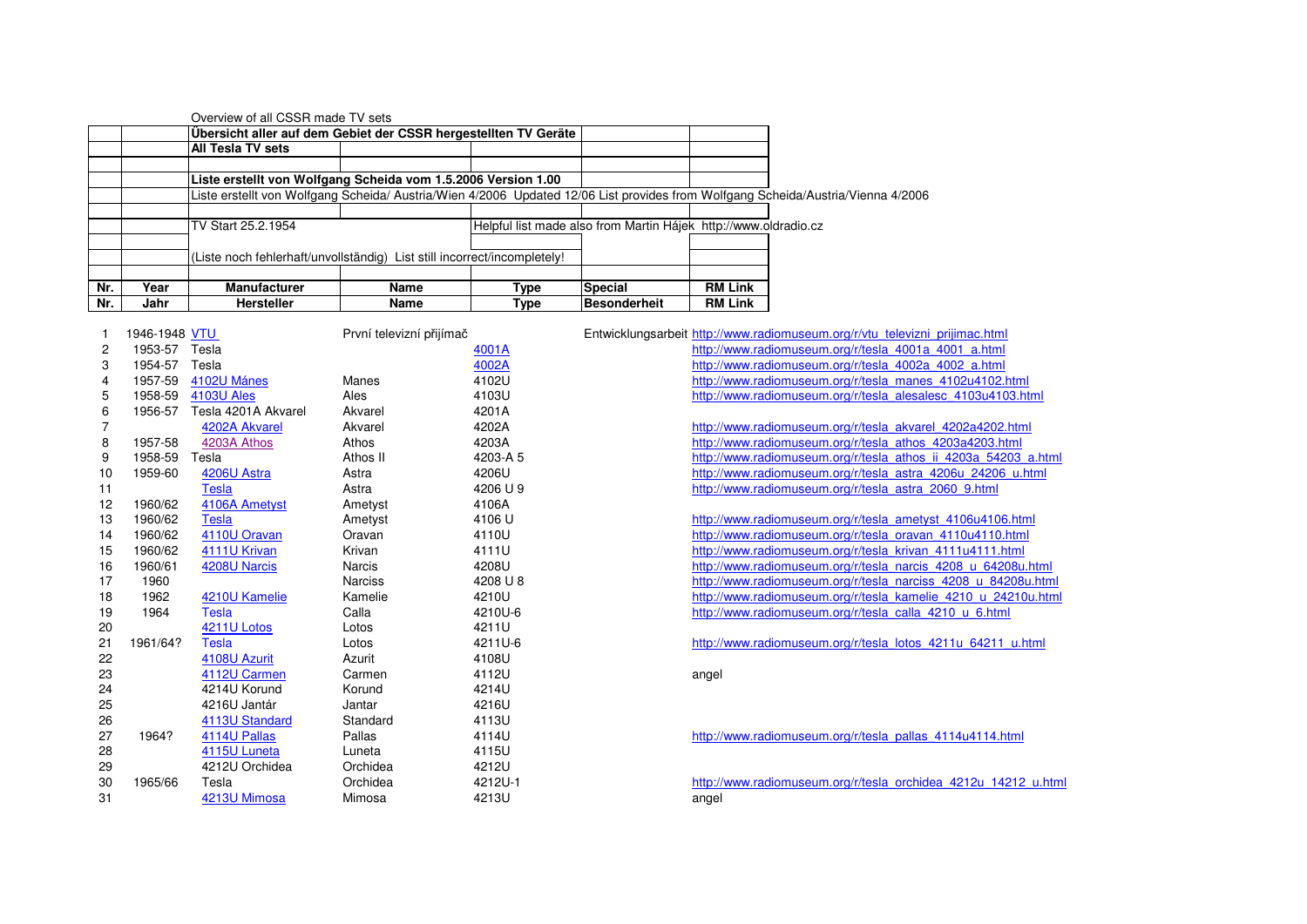| 32  |         | 4116U Marína         | Marina                | 4116U   | angel   |
|-----|---------|----------------------|-----------------------|---------|---------|
| 33  |         | 4117U Anabela        | Anabela               | 4117U   | angel   |
| 34  |         | 4118U Oliver         | Oliver                | 4118U   | angel   |
| 35  |         | 4218U Blankyt        | Blankyt               | 4218U   |         |
| 36  |         | 4219U Dajána         | Dajana                | 4219U   |         |
| 37  | 1966    | 4119U Miriam         | Miriam                | 4119U   | http:// |
| 38  |         | 4121U Marcela        | Marcela               | 4121U   | angel   |
| 39  |         | 4123U Karolina       | Karolina              | 4123U   |         |
| 40  | 1968/69 | 4126U Orava 126      | Orava 126             | 4126U   | angel   |
| 41  |         | 4128U Orava 128      | Orava 128             | 4128U   |         |
| 42  |         | 4129U Orava 129      | Orava 129             | 4129U   |         |
| 43  |         | 4224U Jasmín         | Jasmin                | 4224U   |         |
| 44  | 1968    | Tesla                | Jasmin                | 4224U-1 | http:// |
| 45  |         | 4225U Lilie          | Lilie                 | 4225U   |         |
| 45A | 1969    | Tesla Orava          | Maya                  | 4126-U2 |         |
| 46  |         | 4131U Orava 131      | Orava 131             | 4141U   |         |
| 47  |         | 4132U Orava 132      | Orava 132             | 4132U   |         |
| 48  |         | 4134U Orava 134      | Orava 134             | 4134U   |         |
| 49  |         | 4135U Orava 135      | Orava 135             | 4135U   |         |
| 50  |         | 4136U Cavallo        | Cavallo               | 4136U   |         |
| 51  |         | 4137A Zobor          | Zobor                 | 4137A   |         |
| 52  |         | 4138U Diana          | Diana                 | 4138U   |         |
| 53  | 1958/59 | 4310A Marold         | Marold                | 4310A   | http:/  |
| 54  | 1958/59 | 4312A Hollar         | Hollar                | 4312A   | http:// |
| 55  | 1958/59 | 4313A Brandl         | Brandl                | 4313A   | http:// |
| 56  | 1958/59 | 4314A Brožík         | <b>Brozik</b>         | 4314A   | http:// |
| 57  |         | 4307A Semiramis      | Semiramis             | 4307A   |         |
| 58  |         | 4316U Devin          | Devin                 | 4316U   |         |
| 59  |         | 4317U Muran          | Muran                 | 4317U   |         |
| 60  | 1962/63 | 4320U Diamant        | Diamant               | 4320U   | http:// |
| 61  |         | 4324A Irena          | Irena                 | 4324A   |         |
| 62  | 1963    | 4325A Ametyst Sektor | <b>Ametyst Sektor</b> | 4325A   | http:// |
| 63  |         | 4222U Orava 222      | Orava 222             | 4222U   |         |
| 64  |         | 4226U Orava 226      | Orava 226             | 4226U   |         |
| 65  |         | 4229U Orava 229      | Orava 229             | 4229U   |         |
| 66  |         | 4230U Orava 230      | Orava 230             | 4230U   |         |
| 67  |         | 4232U Orava 232      | Orava 232             | 4232U   |         |
| 68  |         | 4235U Orava 235      | Orava 235             | 4235U   |         |
| 69  |         | 4237U Orava 237      | Orava 237             | 4237U   |         |
| 70  |         | 4239U Orava 239      | Orava 239             | 4239U   |         |
| 71  |         | 4241U Orava 241      | Orava 241             | 4241U   |         |
| 72  |         | 4243U Spoleto        | Spoleto               | 4243U   |         |
| 73  |         | 4244U Aramis         | Aramis                | 4244U   |         |
| 74  | 1972/73 | 4245U Martino        | Martino               | 4245U   | http:// |
| 75  | 1972/74 | 4246U Salermo        | Salermo               | 4246U   | http:// |

# http://www.radiomuseum.org/r/tesla\_miriam\_4119u4119.html<br>angel

http://www.radiomuseum.org/r/tesla\_jasmin\_4224u\_14224\_u.html

angel

 http://www.radiomuseum.org/r/tesla\_marold\_4310a4310.html A http://www.radiomuseum.org/r/tesla\_hollar\_4312a4312.html http://www.radiomuseum.org/r/tesla\_brandl\_4313a4313.html http://www.radiomuseum.org/r/tesla\_brozik\_4314a4314.html

http://www.radiomuseum.org/r/tesla\_diamant\_4320u4320.html

http://www.radiomuseum.org/r/tesla\_ametyst\_sektor\_4325a4325.html

 http://www.radiomuseum.org/r/tesla\_martino\_4245u4245.html http://www.radiomuseum.org/r/tesla\_salermo\_4246u4246.html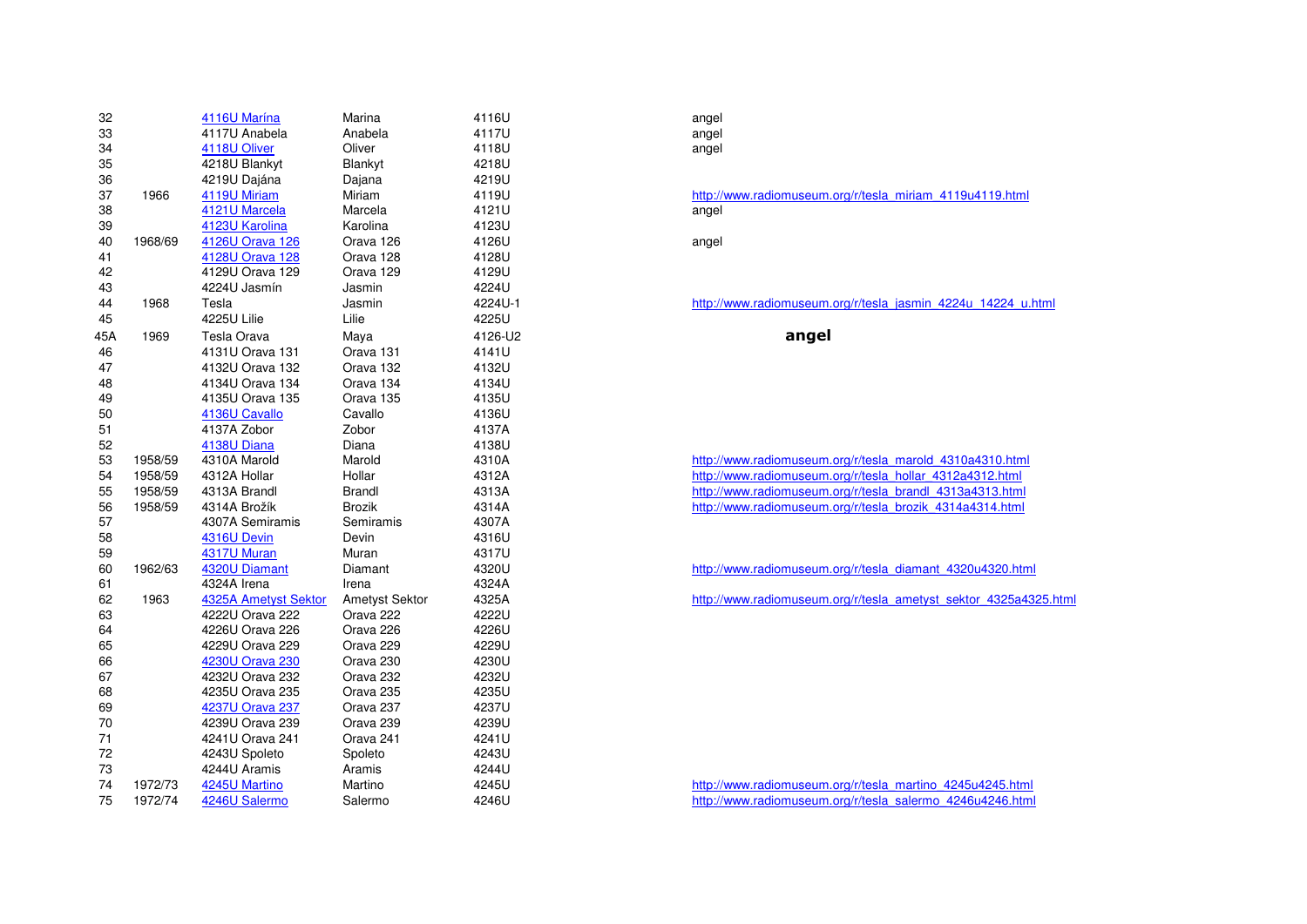| 76  |         | 4249U Castello    | Castello  | 4249U |
|-----|---------|-------------------|-----------|-------|
| 77  | 1973/74 | 4252U Limba       | Limba     | 4252U |
| 78  |         | 4253U Sitno       | Sitno     | 4253U |
| 79  |         | 4255U Lilie UKV   | Lilie UKV | 4255U |
| 80  | 1975/76 | 4256U Zenit       | Zenit     | 4256U |
| 81  | 1973/74 | 4257U Javorina    | Javorina  | 4257U |
| 82  |         | 4258U Vltava      | Vlatava   | 4258U |
| 83  | 1973/74 | <b>4259U Luna</b> | Luna      | 4259U |
| 84  | 1974/76 | 4260A Dukla       | Dukla     | 4260A |
| 85  | 1975/76 | 4261A Bajkal      | Bajkal    | 4261A |
| 86  | 1975/77 | 4262A Kalina      | Kalina    | 4262A |
| 87  | 1975/76 | 4263U Goral       | Goral     | 4263U |
| 87A | 1977/78 | Tesla             | Ambra     | 4285A |
| 88  | 1978    | 4104A Solaris     | Solaris   | 4104A |
| 89  | 1984/85 | 4144A Lívia       | Livia     | 4144A |
| 90  | 1985    | 4141A Urán        | Uran      | 4141A |
| 91  | 1983/85 | 4278A Saturn      | Saturn    | 4278A |
| 92  | 1984/85 | 4282A Regina      | Regina    | 4282A |
| 93  | 1984/85 | 4283A Andrea      | Andrea    | 4283A |
| 94  | 1984/85 | 4286A Svetlana    | Svetlana  | 4286A |

# **Portable B/W TV receivers**

| 99<br>100<br>101<br>102<br>103<br>104<br>105 | 1966<br>1967<br>1981/82<br>1982 | 4251AB Camping<br>4252AB-1 Camping 28<br>4156AB Minitesla<br>4157AB Daria<br>4158AB Satelit<br>4159AB Pluto<br>4160AB Merkur | Camping<br>Camping 28<br>Minitesla<br>Daria<br>Satelit<br>Pluto<br>Merkur | 4251AB<br>4252AB-1<br>4156AB<br>4157AB<br>4158AB<br>4159AB<br>4160AB | http://<br>http://<br>angel<br>http://<br>angel |
|----------------------------------------------|---------------------------------|------------------------------------------------------------------------------------------------------------------------------|---------------------------------------------------------------------------|----------------------------------------------------------------------|-------------------------------------------------|
| 106                                          |                                 | 4163AB Asta                                                                                                                  | Asta                                                                      | 4163AB                                                               |                                                 |

## **Color TV**

| 109 | 1973/76  | 4401A Tesla Color     | Color                  | 4401A |
|-----|----------|-----------------------|------------------------|-------|
| 110 | 1974/76? | 4409A Color Spektrum  | Color Spektrum         | 4409A |
| 111 | 1977/80  | 4411A Color Fatra     | Color Fatra            | 4411A |
| 112 |          | 4414A Color Univerzál | <b>Color Universal</b> | 4414A |
| 113 |          | 4407A Color 110       | Color 110              | 4407A |
| 114 |          | 4415A Color 110 ST    | Color 110 ST           | 4415A |
| 115 | 1988/90  | 4416A Color 416       | Color 416              | 4416A |
|     |          |                       |                        |       |

| U | http://www.radiomuseum.org/r/tesla limba 4252u4252.html     |  |
|---|-------------------------------------------------------------|--|
| U |                                                             |  |
| U |                                                             |  |
| U | http://www.radiomuseum.org/r/tesla_zenit_4256u4256.html     |  |
| U | http://www.radiomuseum.org/r/tesla javorina 4257u4257.html  |  |
| U |                                                             |  |
| U | http://www.radiomuseum.org/r/tesla luna 4259u4259.html      |  |
| Α | http://www.radiomuseum.org/r/tesla_dukla_4260a4260.html     |  |
| Α | http://www.radiomuseum.org/r/tesla bajkal 4261a4261.html    |  |
| А | http://www.radiomuseum.org/r/tesla kalina 4262a4262.html    |  |
| U | http://www.radiomuseum.org/r/tesla_goral_4263u4263.html     |  |
| А |                                                             |  |
| Α | http://www.radiomuseum.org/r/tesla solaris 4104a4104.html   |  |
| Α | http://www.radiomuseum.org/r/tesla livialivi 4144a4144.html |  |
| А | http://www.radiomuseum.org/r/tesla uranura 4141a4141.html   |  |
| Α | http://www.radiomuseum.org/r/tesla saturn 4278a4278.html    |  |
| А | http://www.radiomuseum.org/r/tesla regina 4282a4282.html    |  |
| Α | http://www.radiomuseum.org/r/tesla andrea 4283a4283.html    |  |
| А | http://www.radiomuseum.org/r/tesla svetlana 4286a4286.html  |  |

http://www.radiomuseum.org/r/tesla\_camping\_4251ab4251\_a.html http://www.radiomuseum.org/r/tesla\_camping 28 4252ab4252\_a.html<br>angel

http://www.radiomuseum.org/r/tesla\_pluto\_4159ab4159\_a.html<br>angel

 http://www.radiomuseum.org/r/tesla\_tesla\_color\_4401a4401.html man http://www.radiomuseum.org/r/tesla\_color\_spektrum\_4409a4409.html http://www.radiomuseum.org/r/tesla\_color\_fatra\_4411u4411.html

http://www.radiomuseum.org/r/tesla\_color\_416\_4416a4416.html